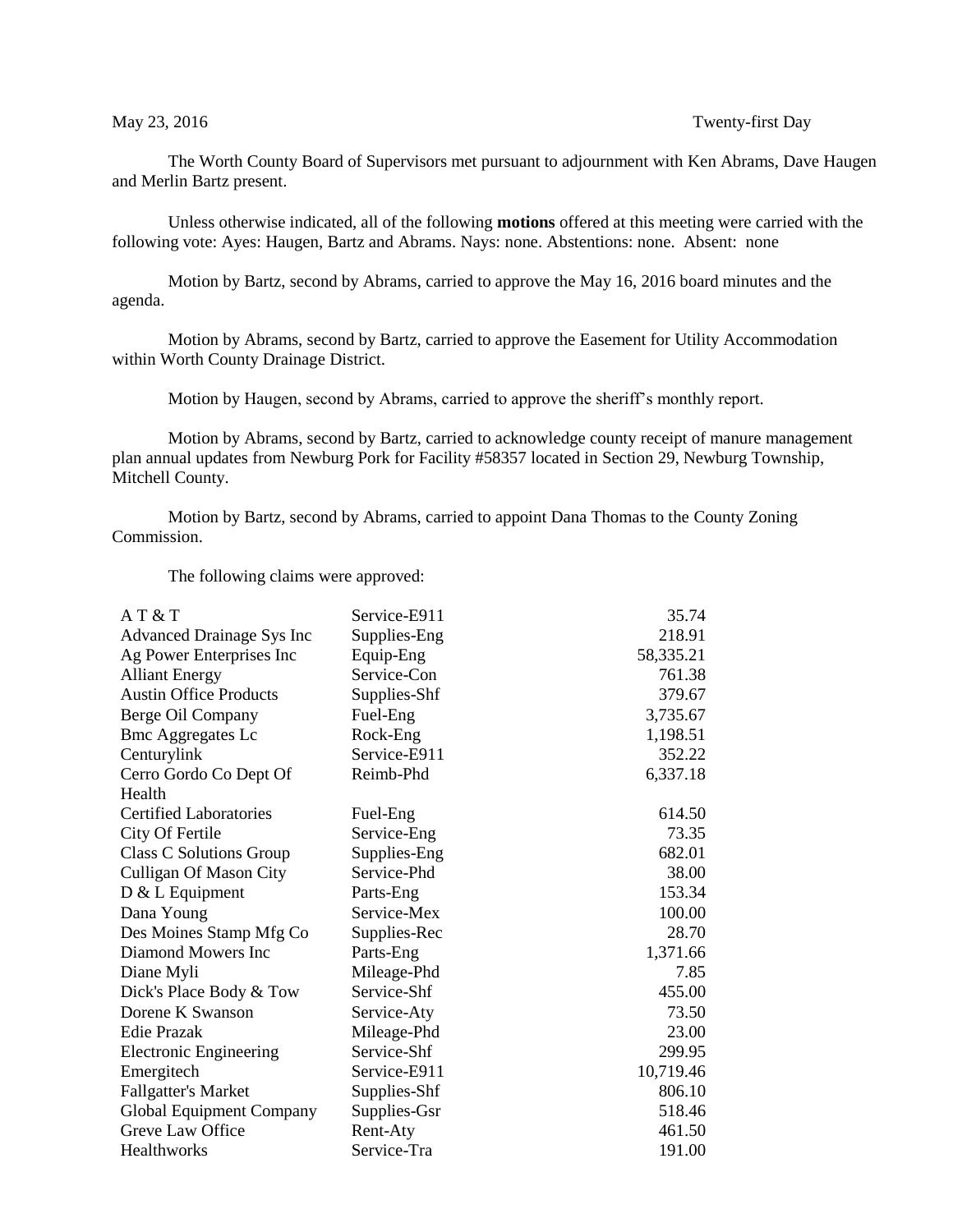| <b>Heartland Power Coop</b>         | Service-Wwt            | 2,791.49  |
|-------------------------------------|------------------------|-----------|
| Huber Supply Co Inc                 | Service-Eng            | 283.33    |
| Ia County Recorders Assn            | Service-Rec            | 1,851.55  |
| Ia Division Of Labor                | Service-Gsr            | 175.00    |
| Ia Secretary Of State               | Service-Aud            | 40.26     |
| Isac Group Health                   | <b>Health Ins Prem</b> | 62,764.00 |
| Iwwa                                | Dues-San               | 65.00     |
| Jerry Hopperstad                    | Service-Asr            | 312.00    |
| Joe's Collision & Performance       | Service-Shf            | 56.47     |
| <b>Johnson Vinyl Graphics</b>       | Service-Con            | 50.00     |
| Joice Fire Dept                     | Reimb-E911             | 2,000.00  |
| Karl Emergency Vehicles             | Service-Shf            | 1,229.87  |
| <b>Knudtson Automotive Service</b>  | Service-Shf            | 139.96    |
| Lake Mills Pump Service             | Service-Wat            | 24,800.00 |
| <b>Lawson Products Inc</b>          | Supplies-Eng           | 468.93    |
| Lexisnexis                          | Service-Aty            | 147.00    |
| <b>Manly Junction Signal</b>        | Service-Sup            | 220.98    |
| Marco Technologies Llc              | Service-Dap            | 61.73     |
| Mark's Tractor Inc                  | Parts-Con              | 374.92    |
| Martin Marietta Materials Inc       | Rock-Eng               | 587.52    |
| Mc Clure Engineering Co             | Service-Wat            | 3,675.00  |
| Menards Inc                         | Supplies-Cap           | 180.73    |
| Metal Culverts Inc                  | Supplies-Eng           | 8,091.90  |
| Mid Country Machinery, Inc.         | Parts-Eng              | 239.03    |
| Mike Romig                          | Service-Asr            | 336.00    |
| Napa Auto Parts                     | Parts-Eng              | 79.65     |
| <b>Next Generation Technologies</b> | Service-Mha            | 325.00    |
| Niacog                              | Service-Tra            | 656.46    |
| North Iowa Ready Mix Inc            | Service-Con            | 157.54    |
| Northwood Anchor Inc                | Supplies-Phd           | 698.53    |
| Northwood True Value                | Equipment-Sdp          | 694.14    |
| Nuss Truck & Equipment              | Service-Eng            | 11,673.11 |
| Olson Insurance Inc                 | Premium-Ins            | 1,376.00  |
| Paetec                              | Service-Eng            | 14.48     |
| Pat Jaspers                         | Mileage-Shf            | 21.00     |
| Pathology Assoc Of Mason            | Service-Mex            | 250.00    |
| City                                |                        |           |
| Peopleservice Inc                   | Service-Wwt            | 14,493.00 |
| <b>Pinnacle Quality Insight</b>     | Service-Phd            | 150.00    |
| Reinhart Food Service Llc           | Service-Shf            | 454.04    |
| <b>Scott Madsen</b>                 | Service-Asr            | 314.70    |
| Shred Right                         | Service-Gsr            | 36.40     |
| <b>Staples Credit Plan</b>          | Supplies-Phd           | 36.56     |
| State Hygienic Laboratory           | Service-San            | 296.00    |
| <b>Storey Kenworthy</b>             | Equip-Phd              | 1,961.00  |
| Teresa Johnson                      | Mileage-Phd            | 77.00     |
| Teri Lee Horan                      | Mileage-Shf            | 140.00    |
| Tyler Technologies Inc              | Service-Dap            | 17,368.14 |
| Universal Contractors Inc           | Project-Cap            | 28,824.90 |
| Ver Helst Snyder Drug               | Supplies-Shf           | 208.68    |
| <b>Verizon Wireless</b>             | Service-Mha            | 688.62    |
| Viafield                            | Supplies-Con           | 6,750.12  |
| Visa                                | Supplies-Phd           | 6,217.17  |
|                                     |                        |           |